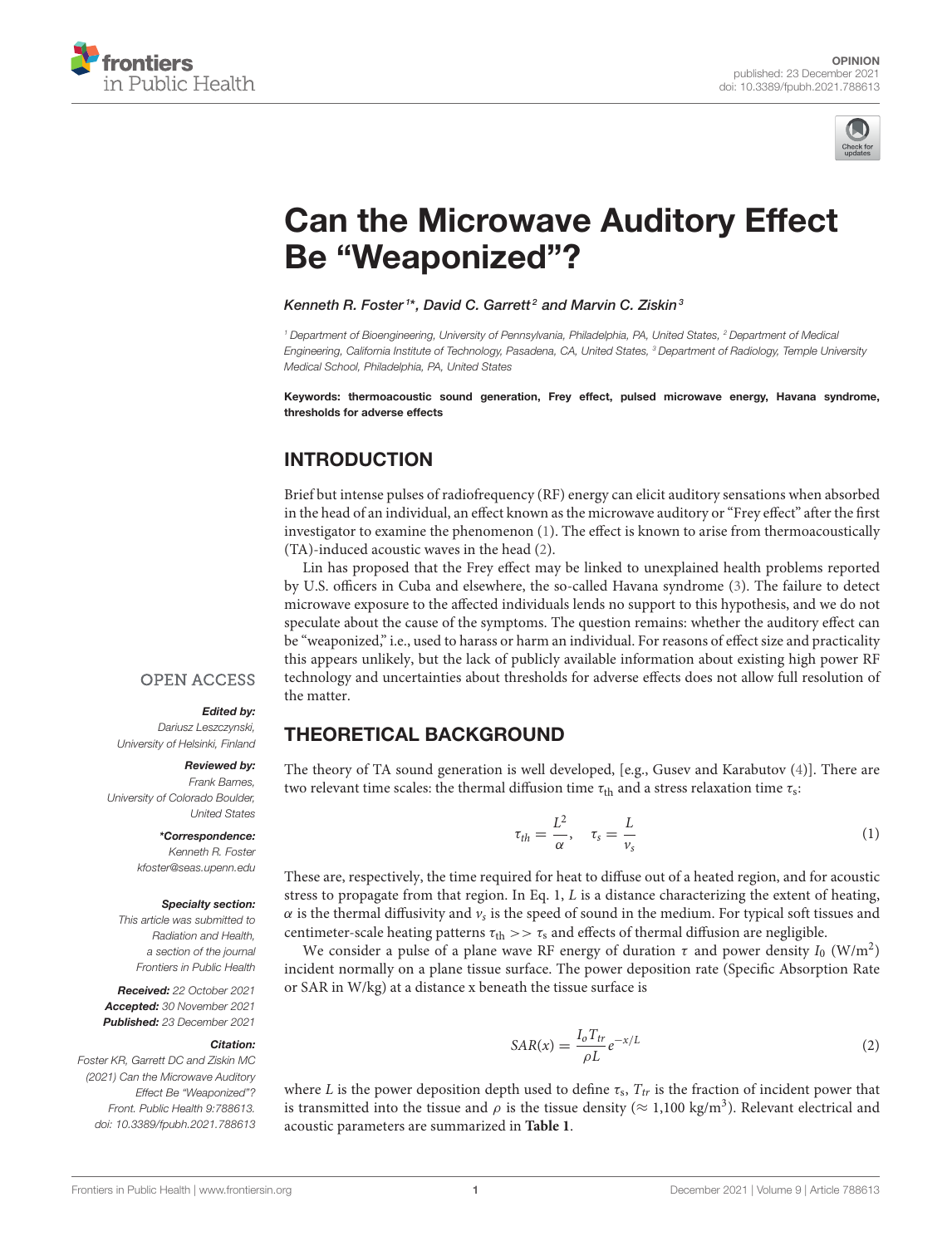<span id="page-1-0"></span>TABLE 1 | Electrical and acoustic parameters for typical soft tissue<sup>\*</sup>.

| F, GHz | L (m)Dry Skin | $T_{tr}$ | <b>Stress</b><br>confinement<br>time $\tau_{\rm s}$ ( $\mu$ s) | $p_0$ (Pa)<br>(Assuming pulse<br>fluence $= 1$<br>J/m <sup>2</sup> | Maximum feasible pulse<br>fluence consistent with<br>stress confinement $I_0 \tau_s$<br>$(J/m2)$ (assuming $Io = 10$<br>MW/m <sup>2</sup> | Peak acoustic<br>frequency from RF<br>pulse of duration $\tau_{\rm s}$<br>kHz | Peak acoustic pressure<br>from RF pulse at<br>maximum feasible<br>fluence (kPa) (dB re 20<br>μPa) |
|--------|---------------|----------|----------------------------------------------------------------|--------------------------------------------------------------------|-------------------------------------------------------------------------------------------------------------------------------------------|-------------------------------------------------------------------------------|---------------------------------------------------------------------------------------------------|
|        | 1.9E-02       | 0.45     | 13                                                             | 5                                                                  | 130                                                                                                                                       | 12                                                                            | $0.3$ (144 dB)                                                                                    |
| 3      | $9.4E-03$     | 0.47     | 6                                                              | 10                                                                 | 60                                                                                                                                        | 25                                                                            | $0.3$ (144 dB)                                                                                    |
| 6      | $4.1E-03$     | 0.48     | 3                                                              | 23                                                                 | 30                                                                                                                                        | 58                                                                            | $0.3$ (144 dB)                                                                                    |
| 10     | 1.9E-03       | 0.49     |                                                                | 52                                                                 | 10                                                                                                                                        | 126                                                                           | $0.3$ (144 dB)                                                                                    |
| 30     | 4.3E-04       | 0.54     | 0.3                                                            | 253                                                                | 3                                                                                                                                         | 560                                                                           | $0.4$ (145 dB)                                                                                    |
| 100    | 1.8E-04       | 0.70     | 0.1                                                            | 769                                                                |                                                                                                                                           | 1,300                                                                         | $0.5$ (147 dB)                                                                                    |

\**Based on electrical parameters for dry skin [\(7\)](#page-3-4).*

In the limit as  $\tau << \tau_s$ , the incremental pressure increase  $p(x)$ at distance x from the surface is [\(5\)](#page-3-5).

$$
p(x) = \Gamma \rho SAR(x)\tau \tag{3}
$$

where  $\Gamma$  is the dimensionless Grüneisen parameter

$$
\Gamma = \frac{\beta v_s^2}{C_p} \approx 0.2,\tag{4}
$$

 $\beta$  is the volumetric thermal expansion coefficient,  $C_p$  is the specific heat capacity of the tissue, and  $v_s$  is the velocity of sound in the medium ( $\approx$ 1,500 m/s). In the limit as t  $\rightarrow$  0 the induced incremental pressure increases p and the incremental temperature increases  $\Delta T$  at any point are proportional

$$
p = \Gamma \rho C_p \Delta T
$$
  
where  $\Gamma \rho C_p \approx 1 \text{ Pa}/\mu\text{K}$ . (5)

As time progresses, two acoustic waves will propagate in opposite directions (away from and toward the interface). The latter wave will be reflected back into the tissue with a phase change that depends on the acoustic impedance mismatch at the interface. Closed-form solutions  $(6)^1$  $(6)^1$  and an intuitive description of the problem (4) are available. The net result is a wave propagating away from the interface that is either biphasic (due to a free boundary) or monophasic wave (due to a rigid boundary):

$$
p(t') = \frac{p_0}{2}e^{t'-1} \qquad t' \le 1 \quad \text{free boundary}
$$
  
=  $-\frac{p_0}{2}e^{-t'+1} \qquad t' > 1$  (6)

$$
p(t') = \frac{p_0}{2} e^{t'-1} \qquad t' \le 1 \quad \text{rigid boundary}
$$

$$
= \frac{p_0}{2} e^{-t'+1} \qquad t' > 1
$$

$$
\text{where } t' = t/\tau_s
$$

$$
p_0 = p(0).
$$
 (7)

The Fourier transforms of Eqs. 6 and 7 are

$$
|p(\omega)| = \frac{p_0}{2} \frac{2(\omega \tau_s)}{(\omega \tau_s)^2 + 1}
$$
 free boundary  
=  $\frac{p_0}{2} \frac{2}{(\omega \tau_s)^2 + 1}$  rigid boundary (8, 9)

where ω is the radian frequency. Results are summarized in **[Table 1](#page-1-0)** assuming a typical soft tissue [\(7\)](#page-3-4). These results were confirmed by numerical simulations (k-Wave Acoustic Simulation Toolbox in Matlab (Mathworks, Natick MA). The solution can be extended for longer pulses ( $\tau > \tau_s$ ) but the efficiency of TA sound generation declines for pulses exceeding the stress confinement time. Non-linear effects (e.g., acoustic shock waves or photoinduced transparency) require far higher field strengths than presently considered.

In summary, a pulse of RF energy will induce acoustic transients in tissue. For short pulses the wave amplitude is determined by the absorbed energy per pulse or pulse fluence  $I_0 \cdot \tau$ , not pulse intensity  $I_0$  alone. Equal-energy pulses of millimeter waves (30–300 GHz) produce much larger acoustic waves than low-GHz pulses due to the shorter energy penetration depth (**[Table 1](#page-1-0)**). The frequency spectrum of acoustic waves induced by RF pulses longer than  $\tau_s$  will differ from Equations 8,9 and is adjustable via the pulsewidth.

In the head, the acoustic waves will be reflected from the skull, and excite the acoustic resonance of the skull, which has normal modes around 7–10 kHz for adult humans. The acoustic energy can elicit auditory sensations when it propagates to the cochlea, either directly or indirectly via bone conduction (the Frey effect).

## THRESHOLDS FOR PERCEPTION AND ADVERSE EFFECTS

#### Perception

Elder and Chou [\(8\)](#page-3-7) and Lin [\(2\)](#page-3-1) have reviewed the scant available data for thresholds of RF-induced auditory sensations. Reported thresholds vary widely, perhaps due to intersubject variability and variations in experimental method but generally correspond to fluences of  $\approx 0.02$ –0.4 J/m<sup>2</sup> for low-GHz pulses of tens of  $\mu$ s. From the present model, these thresholds correspond to peak

<span id="page-1-1"></span><sup>&</sup>lt;sup>1</sup> Equation 37 of  $(6)$  has an extraneous factor of 2 in the exponential.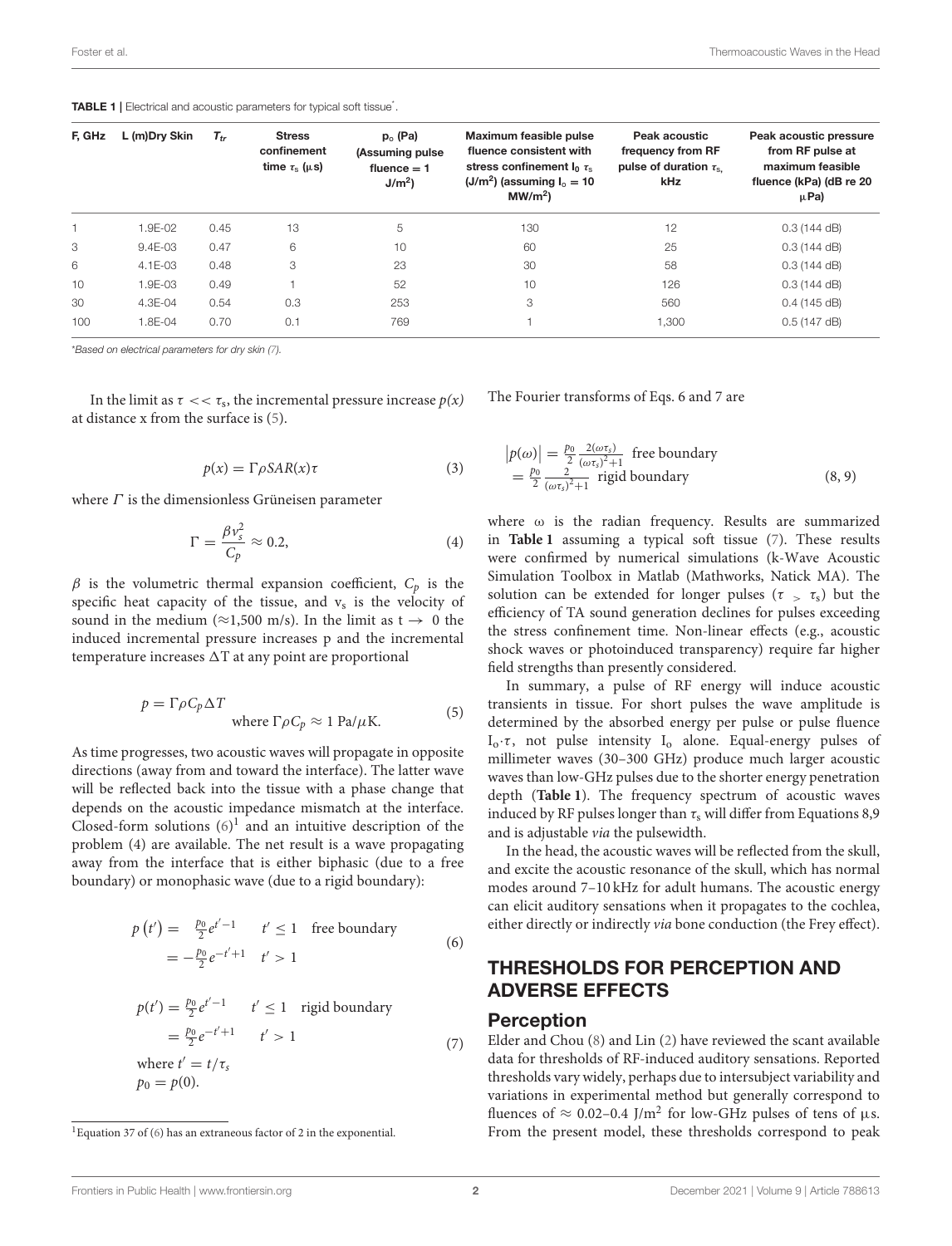acoustic pressures within the head in the range of 0.1–3 Pa for RF pulses at low-GHz frequencies.

In recent years, very high powered (gigawatt) pulsed microwave generators have been developed from low-GHz through mm-wave frequencies, many in classified defense projects. Dagro et al. [\(9\)](#page-3-8) simulated TA waves induced in an anatomically detailed model of the body by a 5 µs pulse at 1 GHz pulse and incident power density of 10 MW/m<sup>2</sup> (50 J/m<sup>2</sup> pulse fluence). Dagro considered that to be "a reasonable upper limit given the publicly available literature on [high powered microwaves]." The peak acoustic pressure at any point in the brain was 10 kPa, well above that predicted by the present 1D model, which is associated with a relatively high SAR in the ventricles. These peak pressures were found in small, localized regions of brain tissue and were very brief in duration.

## Adverse Effects

The thresholds for adverse effects from such exposures can only be guessed due to lack of data. Lin [\(3\)](#page-3-2) suggested a "tissueinjuring level" of 20 Pa for intracranial pressures based on a conventionally accepted threshold of 120 dB re 20 µPa for noise-induced hearing loss due to damage to hair cells in the cochlea. Lubner et al. described a variety of audiovestibular symptoms from ultrasound exposures above 20 kHz, for example "complaints of fatigue, buzzing, nausea, and headaches" in workers from an ultrasonic cleaning bath (115 dB at 40 kHz), with "mixed conclusions" about permanent audiovestibular damage from ultrasound exposures [\(10\)](#page-3-9). Peak acoustic pressures shown in **[Table 1](#page-1-0)** far exceed these levels, but differences in exposures are considerable. In particular, TA-induced pressure waves are generated in tissues near the body surface, as opposed to ultrasound incident on the head. Dagro et al. compared the peak acoustic pressures to tensile pressures seen in typical head impacts in professional (American) football players but differences in exposure time and volume of brain tissue exposed at the highest pressure levels make such comparisons difficult to interpret.

Thresholds for ultrasonic damage to brain tissue are far higher. For example, "low energy" ultrasound is clinically used for pain relief (neuromodulation) without significant reported adverse effects in patients [\(11\)](#page-3-10). Exposure levels to selected regions of the brain typically involve peak sound pressures above 100 kPa (194 dB) at 250–500 kHz [\(12\)](#page-3-11).

The above discussion suggests that interactions with the audiovestibular system are likely to produce adverse but possibly reversible effects at far lower exposures than damage to brain tissue itself.

# DISCUSSION AND CONCLUSION

We consider whether the Frey effect could be "weaponized." Existing microwave systems can produce pulses with sufficient fluence to induce unexpected and perhaps frightening auditory sensations, but the equipment is large and would be very obvious.

For example, the (now obsolete) AN/FPS-67B radar system generates 6 µs pulses at 1.3 GHz with a peak transmitted power of 1.9 MW (11 J per pulse). An engineer described to one of the present authors<sup>[2](#page-2-0)</sup> "obvious and distracting but not distressing" auditory responses while located in the main beam and 45 m from the antenna. The peak RF field strength at his location was 4.6 kV/m with a pulse fluence of  $\approx 0.3$  J/m<sup>2</sup>, which is close to the threshold for inducing auditory responses (RF exposures were well below safety limits, which are expressed in terms of time-averaged exposures). The large antenna size (37 by 15 m) and probable electromagnetic interference from the pulses would make the presence of such a transmitter very obvious.

High-frequency microwaves, in particular mm-waves (30–300 GHz) have characteristics that make them more suitable for "stealth" (not noticed) attacks. Millimeter waves cause less (or no) interference to ordinary electronics and cannot be detected with ordinary RF survey meters; the equipment is smaller and can conceivably be located much closer to the target (allowing higher exposure levels than those considered by Dagro et al.). Pulses of millimeter waves of a given fluence will induce much stronger TA acoustic waves than those at lower frequency (**[Table 1](#page-1-0)**), but this is offset by the much shallower energy penetration depth and strong attenuation by the skull. Whether mm-wave transmitters exist that are capable of producing the extreme pulses considered here is not publicly known nor is there any evidence available to us that they played a role in the Havana incidents.

We conclude that acoustic waves induced in the brain at the "reasonable upper limit" exposures described by Dagro et al. are likely to fall short of thresholds for damaging the brain, although they conceivably could produce unpleasant audiovestibular disturbances and/or auditory responses, depending on the RF pulse duration and repetition rate. In any event, the capabilities of high-powered microwave sources remain shrouded in classified research programs and thresholds for adverse effects are poorly defined. There are easier ways to harass or harm an adversary and using directed energy weapons against people might be ill-advised for a variety of other reasons as well.

# AUTHOR CONTRIBUTIONS

All authors listed have made a substantial, direct, and intellectual contribution to the work and approved it for publication.

# ACKNOWLEDGMENTS

The authors thank Robert C. Weller for providing information about his exposure to a radar installation and his experience in perception of microwave-induced sounds.

<span id="page-2-0"></span><sup>2</sup>R. Weller, personal communication, 1 Oct. 2021.